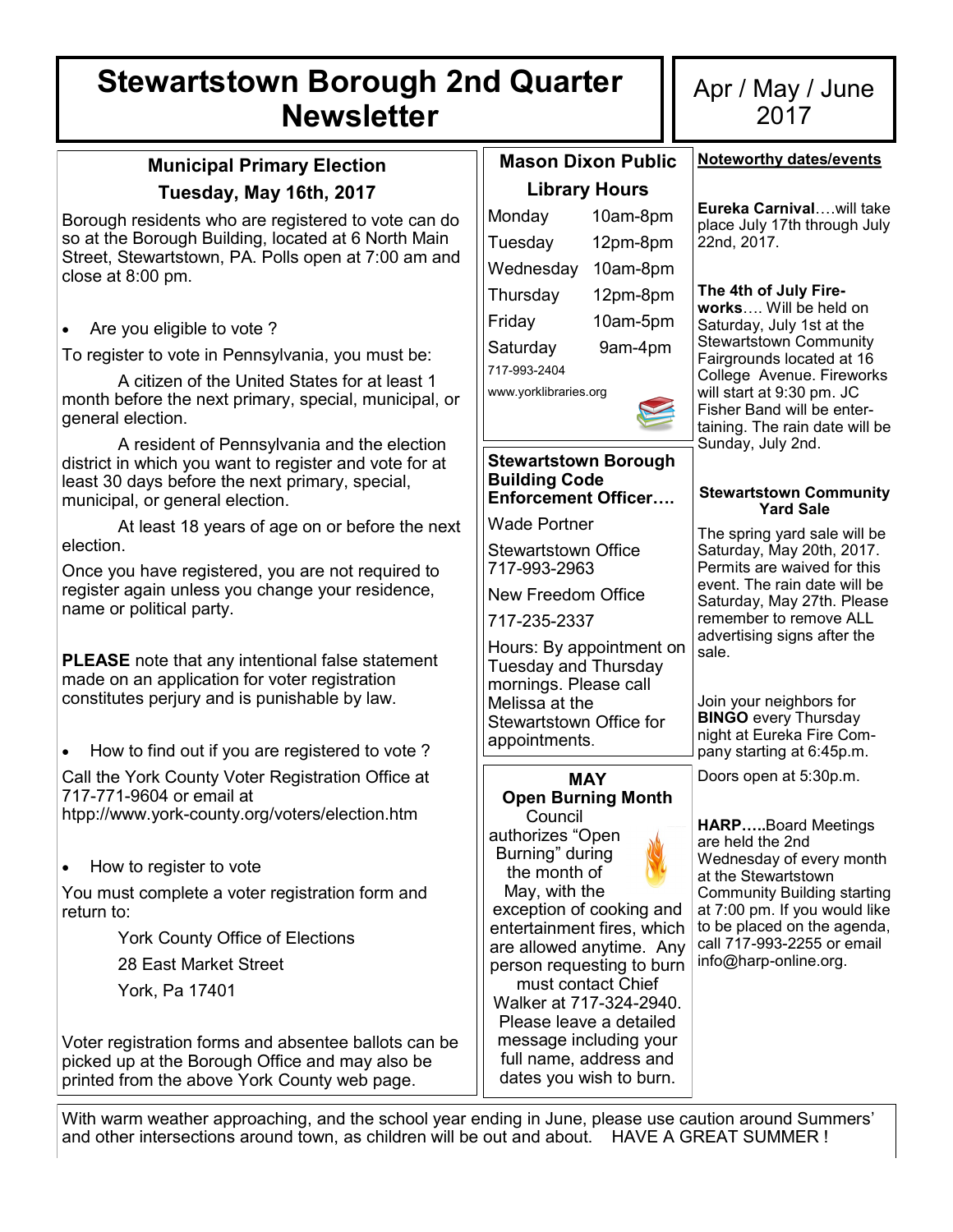## **Page 2** | Stewartstown Borough 2nd Quarter Newsletter

### **York County– Stewartstown Borough 2017 TAX COLLECTION SCHEDULE**

All collections will be received at Stewartstown Borough Building, 6 North Main Street, side entrance on the following days:

| Monday               | April 10th | 6:00 to $7:00 \text{ pm}$ | Tuesdav  | April 11th | $3:30$ to 4:30 pm |
|----------------------|------------|---------------------------|----------|------------|-------------------|
| Wednesday April 12th |            | 10:00 to 11:00 am         | Thursday | April 13th | 6:00 to 7:00 pm   |
| Monday               | April 17th | $3:30$ to 4:30 pm         | Γuesdav  | April 18th | 10:00 to 11:00 am |

**NOTE:** If you can not make the above scheduled times, payments are to be made payable and mailed to the name and address below. When making payments, County / Borough Real Estate can not be on the same check as School tax payments.

**Important:** If your account is in escrow, please submit your Real Estate Tax Notice only, to your mortgage company and Tax Collector's Copy portion only to Tax Collector. DO NOT SEND both copies. **COPIES OF TAX NOTICES ARE \$20.00.**

Thank you, Questions, please call 717-993-6334

Sandra Mitchell, Tax Collector Monday through Friday 2:00 to 4:00 pm

PO Box 455

Stewartstown, Pa 17363

| <b>HOLIDAY TRASH</b>                                                                                         | The annual HARP (South Eastern Baseball) Parade                                                                                                                                                                                                                                                                                                                                                                                                                                                                                                                                                 |  |  |  |  |
|--------------------------------------------------------------------------------------------------------------|-------------------------------------------------------------------------------------------------------------------------------------------------------------------------------------------------------------------------------------------------------------------------------------------------------------------------------------------------------------------------------------------------------------------------------------------------------------------------------------------------------------------------------------------------------------------------------------------------|--|--|--|--|
| <b>SCHEDULE</b><br>Wednesday May 31st<br>Saturday, June 3rd<br>1 large item may be<br>placed out for pick-up | will take place on Saturday, April 22nd starting at 9:30 am. The parade will start at<br>the Stewartstown Elementary School on Main Street and end at the Stewartstown<br>Fairgrounds on College Avenue. The parade is about 1 hour long and will consist of<br>approximately 30 baseball and softball teams consisting of 250 participants. Each<br>team will have a vehicle float to transport the teams through the parade route. This<br>parade has been an annual event for several years and has become a regular event<br>the entire community embraces. Thank you for all your support. |  |  |  |  |
| on Fridays with regular<br>trash. Please call                                                                | A REMINDER OF OUR NUISANCE ORDINANCE #2010-04, Section 6F, prohibits<br>"animal defecation on public property and private property". PLEASE be respectful                                                                                                                                                                                                                                                                                                                                                                                                                                       |  |  |  |  |
| 1-717-767-4456 for<br>items containing<br>Freon                                                              | of others and clean up after your pet! No one wants to have an unexpected<br>"surprise" on their shoes!! This Ordinance can be read in its entirety on our website.<br>Thank you!                                                                                                                                                                                                                                                                                                                                                                                                               |  |  |  |  |
| <b>The Borough Office</b>                                                                                    | <b>WINDY TRASH DAYS</b>                                                                                                                                                                                                                                                                                                                                                                                                                                                                                                                                                                         |  |  |  |  |
| will be closed                                                                                               | can cause lightweight recyclables to blow around neighborhoods and                                                                                                                                                                                                                                                                                                                                                                                                                                                                                                                              |  |  |  |  |
| Friday, April 14th &                                                                                         | leave trash scattered all over town. As a solution, we ask that on days                                                                                                                                                                                                                                                                                                                                                                                                                                                                                                                         |  |  |  |  |
| Monday, May 29th<br><b>Close</b>                                                                             | when the wind is whipping, you collect your recyclables in a trash bag and put THAT<br>in your recycle bin. Should you need to use more than one bag, the trash collector<br>WILL take all of those sitting with your recycle bin. Thank you for your consideration<br>and help to keep our town clean!                                                                                                                                                                                                                                                                                         |  |  |  |  |

**Code RED…** Stewartstown Borough provides critical notifications to its residents through CodeRED. By signing up, you will be contacted in the event of water main breaks, boil water notices, etc., that affect your area.

Sign up by clicking on the **[HERE](https://public.coderedweb.com/cne/en-us/f9ec63def2b4)** in the Code Red section of the Borough website. Your information is confidential and will only be used for community notifications.

**www.stewartstown.org**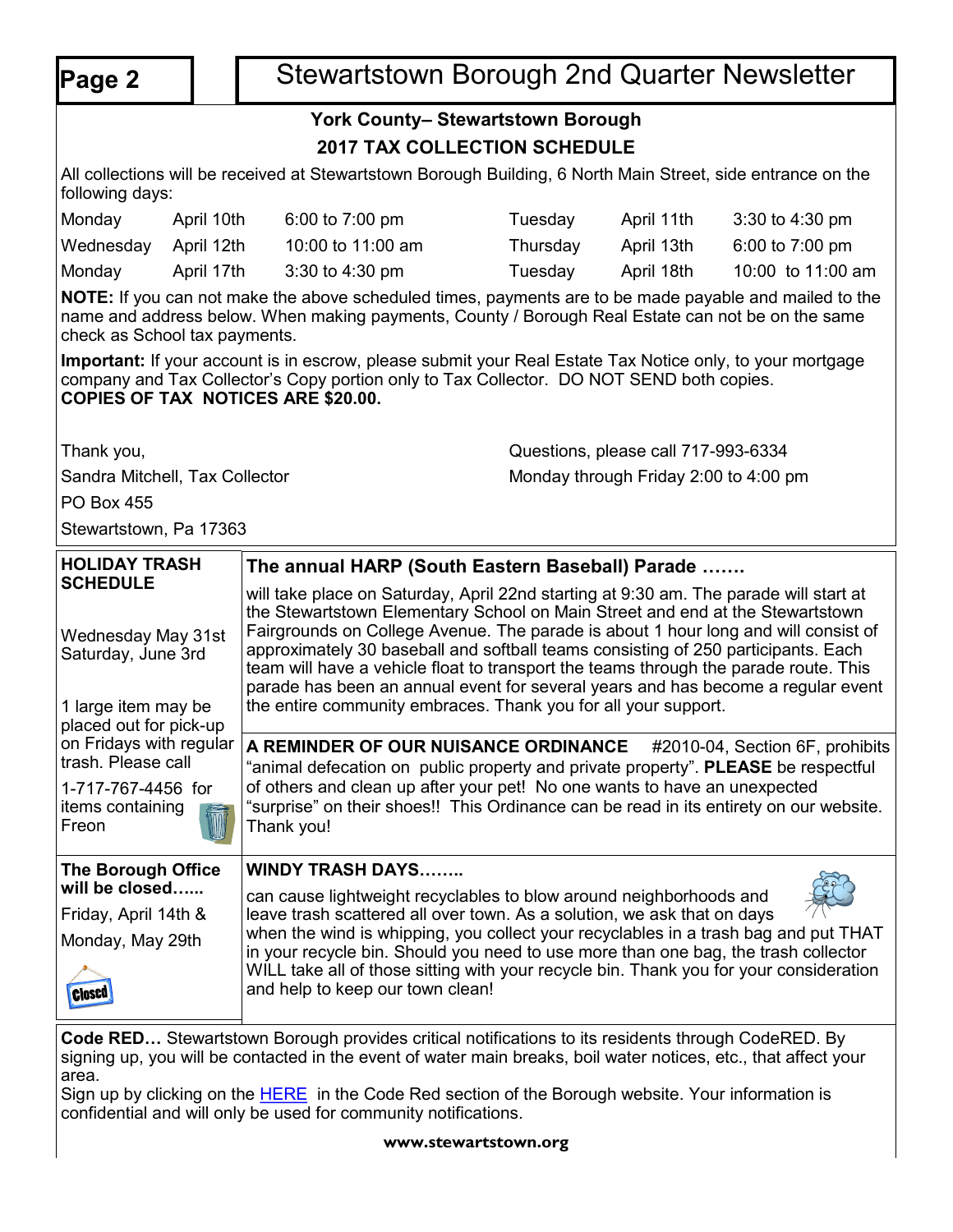## **Stewartstown Borough 2nd Quarter Newsletter**

Recyclables picked up curbside end up here at Penn Waste in York County, at a relatively new facility that processes 14,000 tons of recyclables every month. Most paper, plastic, aluminum and milk-type cartons can be recycled by residents with little effort.

Containers need to be rinsed, but not washed. A little bit of food residue is acceptable, but oil-stained pizza boxes or large amounts of food waste stuck onto items, is not.

While the process is mostly automated now, the Penn Waste facility still employs 30 people per shift to sort through items from your bins. That means a real human being has to touch those items. With that in mind, here are some tips on what NOT to throw away in your recycle bin.

**No needles or medical waste**-Medical waste is not acceptable due to blood borne pathogens. Yet 600 lbs of needles ended up at Penn Waste last year.

**No wood or Styrofoam–** inappropriate items like this have to be removed by hand and thrown away.

**No containers with flammable residue**-Containers that formerly held oil or other flammables are not welcome . These items pose special problems including creating flash points and changing the chemical composition of plastics.

**No clothing-**There are special places to take clothing, such as Goodwill or Salvation Army. Clothing clogs the machinery at the facility.

**No CD or DVD cases**-Instead of throwing away, donate them to a school or library.

**No used tissues or paper towels**

**No toys-**Toys made from hard industrial plastic are not recyclable.

**No drinking glasses-**Drinking glasses are made with lead glass, which can not be recycled curbside.

**No plastic bags** (shopping or trash bags)-these items are not welcome because they get wrapped up in the machinery. Sorters must be cleaned twice a day because of the bags. These bags can be recycled at most grocery and big box stores.

**No diapers-**Diapers make a regular appearance at Penn Waste even though they are not recyclable (clean or dirty)

**No electronic cords-**Penn Waste can not recycle cords. Old cords, wires, cables and recyclable batteries can be dropped of at Best Buy Stores, just inside the front door.

**No full containers**

**No plastic hangers**

**No food soiled containers—**remove lids please

**No bubble wrap or aluminum foil-**This gets tied up in the machinery, as the bags do.

At the end of the day, after going through the baler machine, recyclables are shipped out from Penn Waste. The bales are sold to customers all over the world. The material reaches domestic customers within about one week and overseas customers in Asia about 45 days.

Penn Waste opened a new 96,000-square foot recycling facility in February two years ago, with state-of-the-art machines to automate most of the process for higher efficiency and less contamination. A new baler was installed earlier this month. The new facility with optical sorters can process more than twice the tonnage of recyclables per month than before.

### **What recyclables become:**

Notebook paper and computer paper is recycled into facial tissue, toilet paper and new notebook paper. Steel and tin cans are reused to make rebar, bike parts and appliances while recycled aluminum cans are used to make new aluminum cans. Mixed paper and junk mail can be recycled into roofing shingles and paper towel rolls.